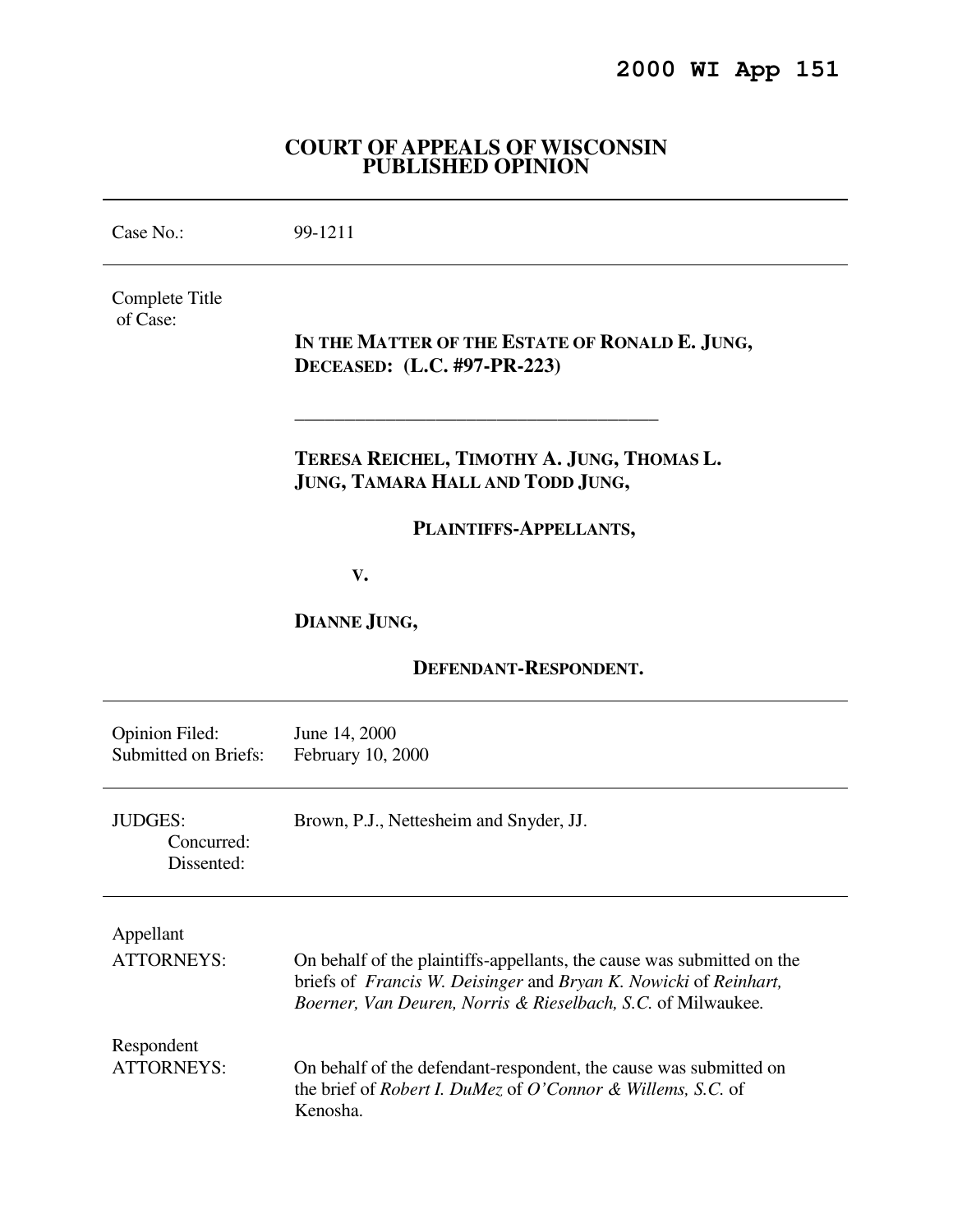# **2000 WI App 151**

## **COURT OF APPEALS DECISION DATED AND FILED**

June 14, 2000

**Cornelia G. Clark Clerk, Court of Appeals of Wisconsin** 

## **NOTICE**

**This opinion is subject to further editing. If published, the official version will appear in the bound volume of the Official Reports.**

**A party may file with the Supreme Court a petition to review an adverse decision by the Court of Appeals.** *See* **WIS. STAT. § 808.10 and RULE 809.62.** 

**No. 99-1211** 

### **STATE OF WISCONSIN BY APPEALS**

**IN THE MATTER OF THE ESTATE OF RONALD E. JUNG, DECEASED: (L.C. #97-PR-223)** 

**TERESA REICHEL, TIMOTHY A. JUNG, THOMAS L. JUNG, TAMARA HALL AND TODD JUNG,** 

 $\overline{\phantom{a}}$ 

 **PLAINTIFFS-APPELLANTS,** 

 **V.** 

**DIANNE JUNG,** 

 **DEFENDANT-RESPONDENT.** 

 APPEAL from an order of the circuit court for Racine County: GERALD P. PTACEK, Judge*. Affirmed.*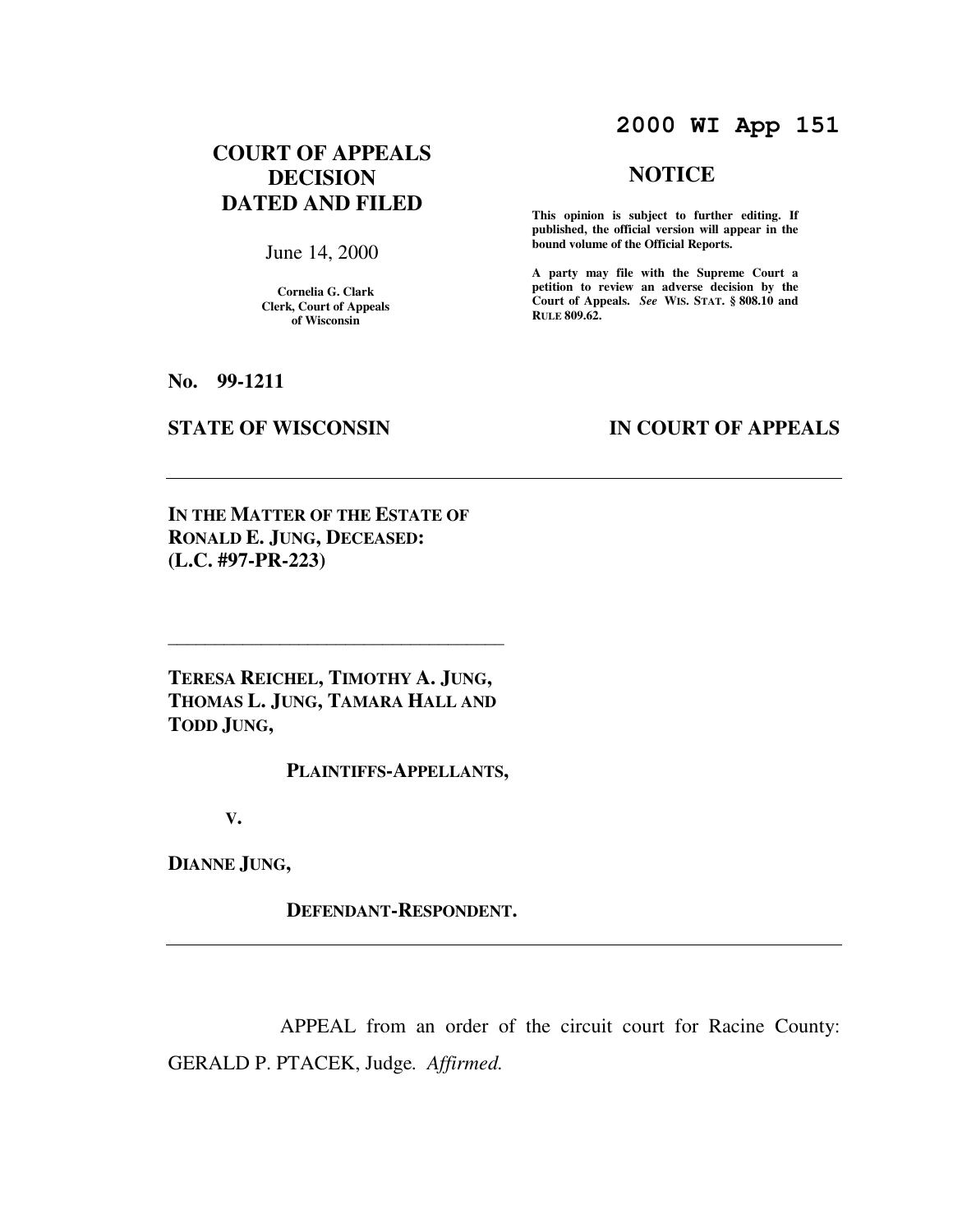Before Brown, P.J., Nettesheim and Snyder, JJ.

 ¶1 SNYDER, J. The children of Ronald E. Jung (Jung children) appeal from an order of the circuit court dismissing their claim seeking the proceeds of an annuity (the Annuity) owned by Ronald prior to his death. The Jung children argue that the Annuity transferred to Ronald's estate pursuant to Ronald and his wife Dianne's "Marital Property Classification Agreement."<sup>1</sup> Dianne counters that the terms of the Annuity should dispose of the policy because it expressly directed ownership to pass to her as "co-annuitant."

 ¶2 We agree with Dianne that the terms of the Annuity control this dispute. In reaching this conclusion, we follow Wisconsin law concerning nonprobate transfers at death and joint accounts with the right of survivorship. Under WIS. STAT.  $\S$  705.20 (1995-96),<sup>2</sup> the Annuity passed to Dianne as a nonprobate transfer of property, thereby defeating the marital agreement's classification of the Annuity as individual property and the will's bequest of individual property to the Jung children. In addition, under WIS. STAT. § 705.04, the Annuity constituted a joint account which transferred to Dianne as Ronald's survivor. We therefore conclude that the trial court's decision should be affirmed.

### **BACKGROUND**

<sup>&</sup>lt;sup>1</sup> The Jung children are from Ronald's first marriage; Dianne was his second wife.

 $2$  All references to the Wisconsin Statutes are to the 1995-96 version unless otherwise noted.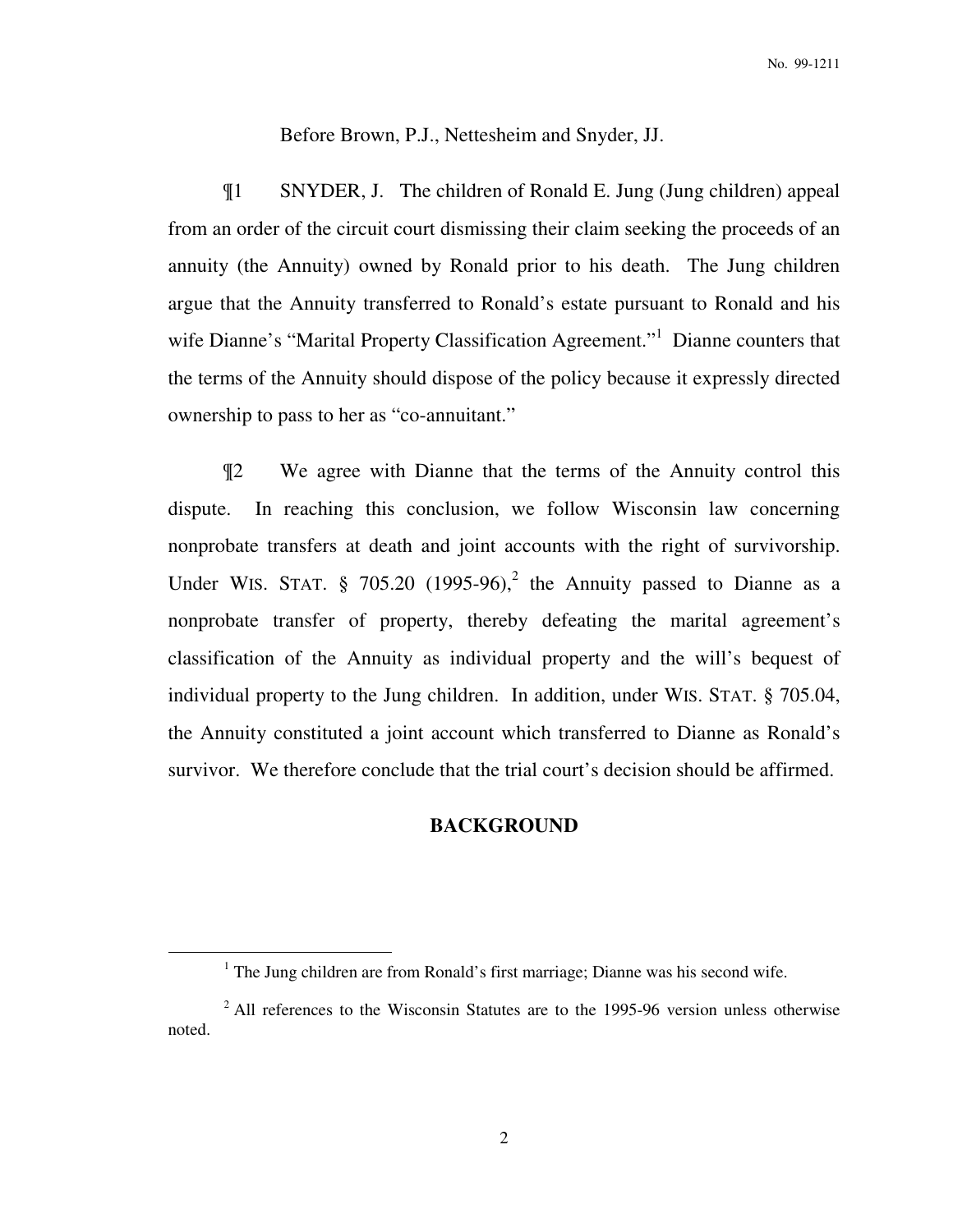¶3 The pertinent facts have been stipulated. On April 14, 1997, Ronald and Dianne entered into a marital agreement for purposes of identifying and classifying the couple's individual and marital property. The agreement provided:

> 1. Purposes. The purposes of this Agreement are to classify and reclassify all properties, both real and personal, (including joint tenancy properties and properties held as tenants-in-common) now owned and/or hereafter acquired by either or both parties, as INDIVIDUAL PROPERTY or MARITAL PROPERTIES, as the case may be, pursuant to Sections 766.31(10) and 766.58 of the Wisconsin Statutes in order to avoid any confusion and uncertainty as to each party's ownership interests. This Agreement shall be construed in accordance with Chapter 766 of the Wisconsin Statutes.

> 3. Property Classified as Dianne's Individual Property. Both parties agree that the property described on Exhibit A attached hereto and incorporated herein by reference as though set forth in its entirety, together with all income and appreciation attributable to that property, shall be classified and reclassified as Dianne's INDIVIDUAL PROPERTY. In addition, all property acquired in exchange for any such INDIVIDUAL PROPERTY and/or acquired from the proceeds of the sale of such INDIVIDUAL PROPERTY, shall also be classified and reclassified as Dianne's INDIVIDUAL PROPERTY.

….

 4. Property Classified as Ron's Individual Property. Both parties agree that the property described on Exhibit B attached hereto and incorporated herein by reference as though set forth in its entirety, together with all income and appreciation attributable to that property, shall be classified and reclassified as Ron's INDIVIDUAL PROPERTY. In addition, all property acquired in exchange for any such INDIVIDUAL PROPERTY and/or acquired from the proceeds of the sale of such INDIVIDUAL PROPERTY, shall also be classified and reclassified as Ron's INDIVIDUAL PROPERTY.

5. Classification of All Other Property. The parties herewith classify and reclassify all other properties of the parties, together with all income and appreciation, with the exception of those properties classified as the INDIVIDUAL PROPERTY of a party in accordance with the above paragraphs 3 and 4, as MARITAL PROPERTIES of the parties.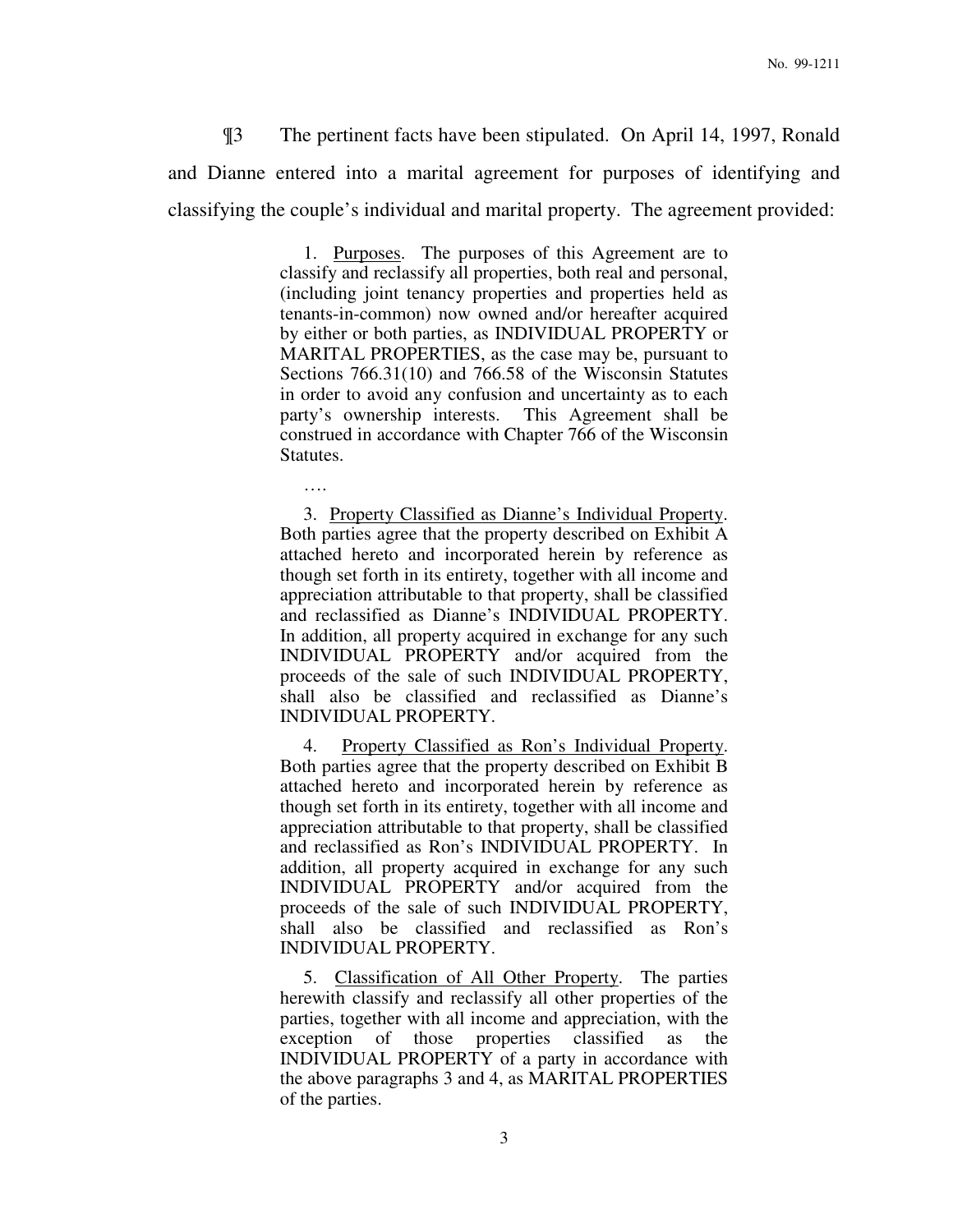¶4 Ronald and Dianne also agreed to waive any claim they may have to the other's individual property:

> 6. Property Rights of the Survivor. Each of the parties hereby waives, bars and absolutely relinquishes any and all rights which he or she may have under the law (regardless of the jurisdiction) with respect to the INDIVIDUAL PROPERTY of the other party upon the death of the other party. Without limiting the generality of the foregoing, this waiver shall include any and all elective rights under Chapter 861 of the Wisconsin Statutes or any other similar statute in any other jurisdiction where the parties may reside, it being the intention of the parties to absolutely bar any right of either party in the INDIVIDUAL PROPERTY of the other party. This paragraph is intended to apply to all rights and property interests acquired as a result of the parties' marriage, including but not limited to rights of intestate succession, dower and curtesy, rights to elect against the will, election of deferred marital property, election of augmented marital property estate treatment, and election against the augmented estate; provided, however, that this paragraph shall not divest the surviving party of his or her one-half (1/2) interest in all MARITAL PROPERTY, acquired in accordance with paragraph 5 of this Agreement.

> Each party shall join in the execution and filing of any instrument or conveyance and take any other action necessary to relinquish or otherwise avoid the effects of the laws of any jurisdiction conferring any right or interest relinquished above, if the other party's legal representative or successor in interest so requests.

> However, nothing in this Agreement shall restrict the right of either party to voluntarily provide for the other party in accordance with his or her overall estate plan.

¶5 The agreement further allowed for transfer of record title upon

request consistent with Ronald and Dianne's property classification:

 7. Change of Record Title. In the event record title to property classified as a party's INDIVIDUAL PROPERTY is titled in the name of the other party or in both parties' names, each party agrees upon request to transfer record title to the party in whose name the asset has been classified as his or her INDIVIDUAL PROPERTY.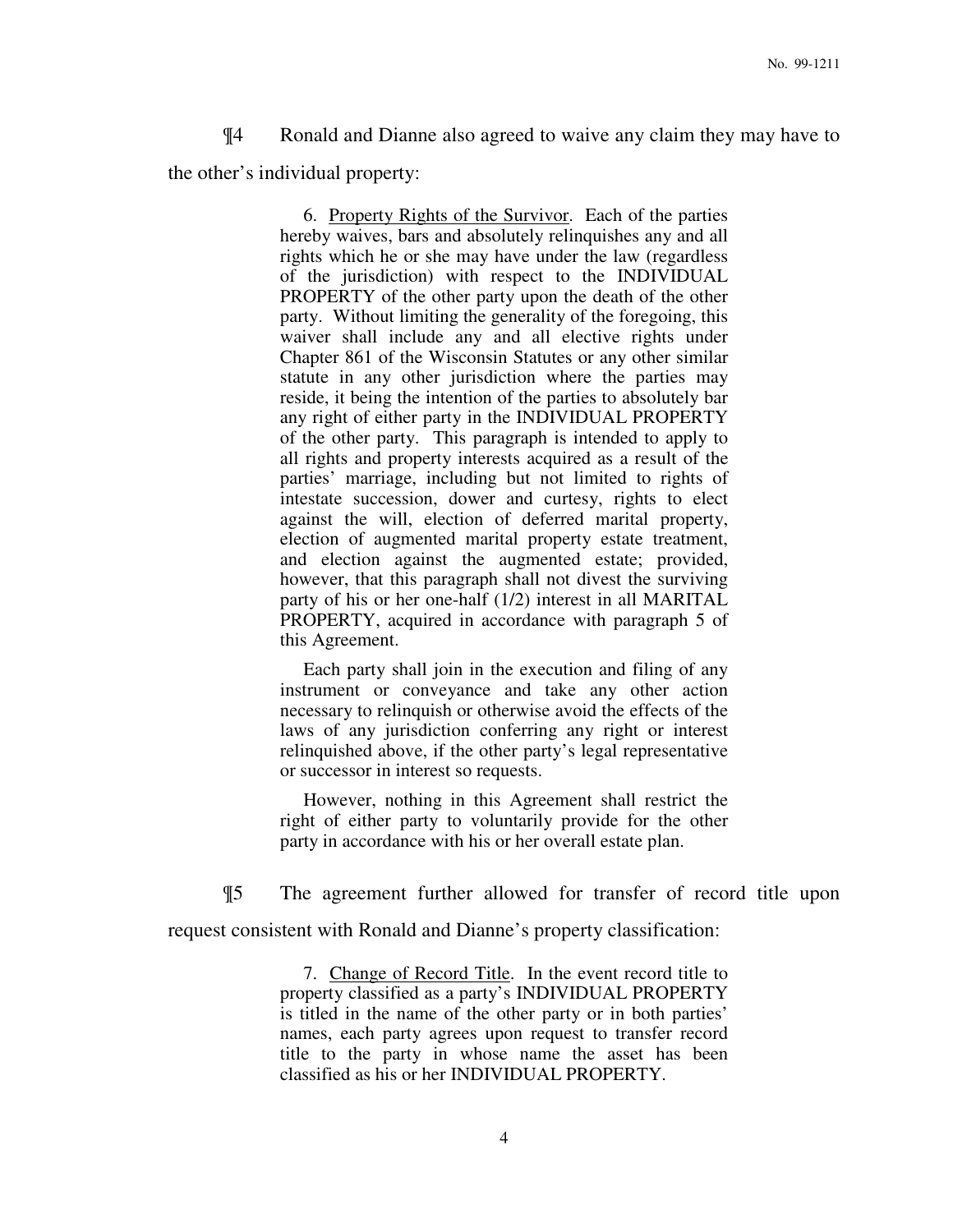¶6 Exhibit B of the marital agreement enumerates items of property identified as Ronald's individual property. Included among these items is Prudential Annuity No. 98-623-456 (the Annuity) with an estimated fair market value of \$182,813.

 ¶7 The Annuity lists Ronald as the first annuitant, Dianne as co-annuitant and the Jung children as primary beneficiaries.<sup>3</sup> Under a provision entitled "Ownership and Control," the Annuity reads:

> Unless we endorse this contract to say otherwise: (1) the owner of the contract is the Annuitant (the First Annuitant, if two are named); (2) while any annuitant is living the owner alone is entitled to (a) any contract benefit and value, and (b) the exercise of any right and privilege granted by the contract or by [Prudential]; and (3) *if two annuitants are named and the First Annuitant dies while the Co-Annuitant is living, the Co-Annuitant will become the Owner.* (Emphasis added.)

 ¶8 On the same date of the marital agreement's execution, Ronald executed his will. The will provides in relevant part:

> SECOND. I give, devise and bequeath all my household furniture and furnishings, jewelry, wearing apparel, automobiles and all other articles of household or personal use or ornament of which I may die possessed, to my wife, Dianne M. Jung, if living, or if she shall not be living, then equally to my children then-living in such properties as my personal representative in my personal representative's sole discretion shall determine.

> THIRD. I hereby ratify and confirm that my wife, Dianne M. Jung, owns all of the individual property

 $3$  The application for Prudential Annuity No. 98-623-456 listed Ronald as the annuitant, Dianne as the co-annuitant and primary beneficiary, and the Jung children as contingent beneficiaries. Because Dianne could not be both the co-annuitant and primary beneficiary, the Annuity was amended to name Dianne as the co-annuitant and the Jung children as the primary beneficiaries.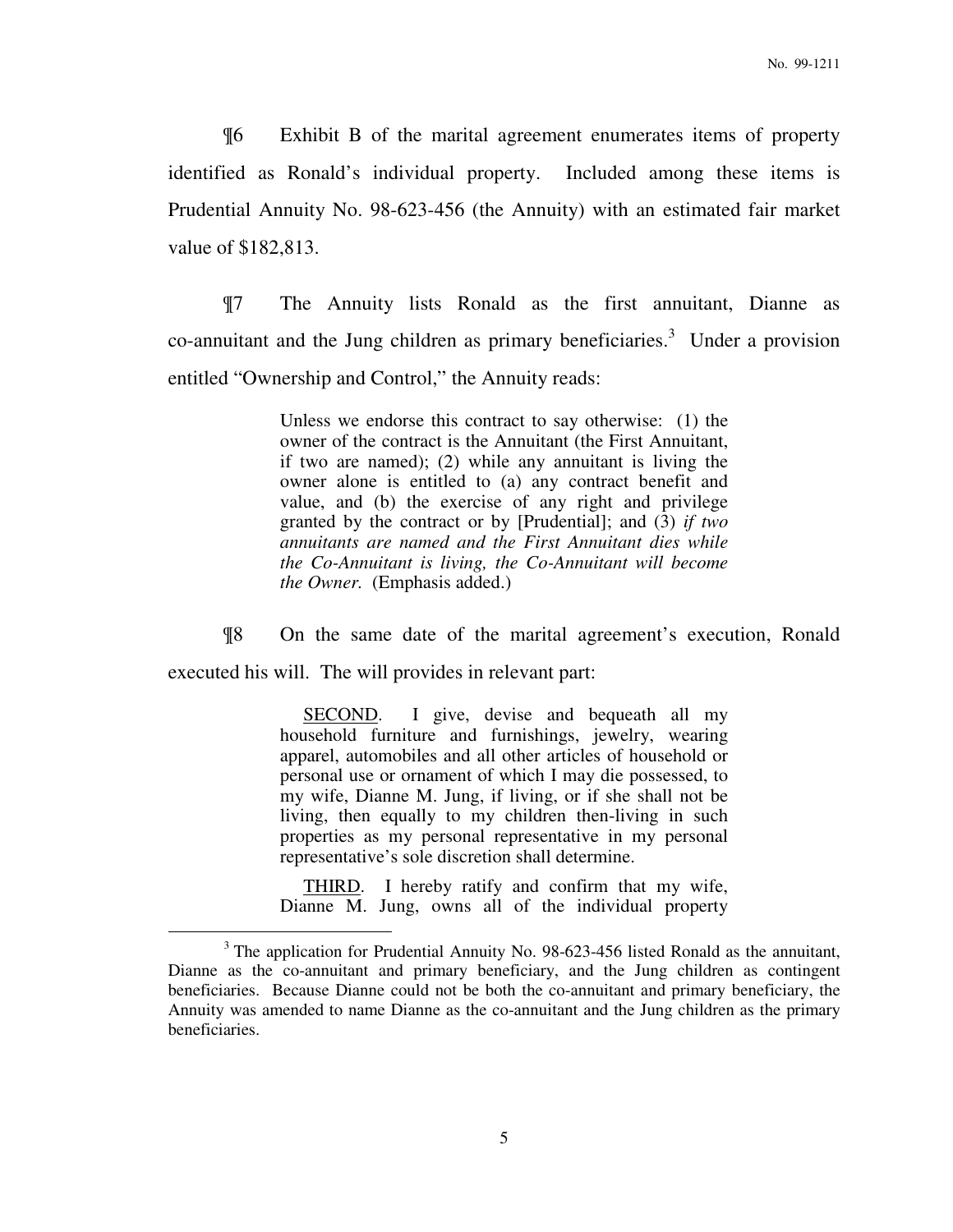classified by us pursuant to a Marital Property Classification Agreement, bearing even date.… To the extent at the time of my death we own any marital property, I hereby declare that my wife, Dianne M. Jung, owns a onehalf (1/2) interest in all marital property and I intend that this Will dispose only of my interest in such marital property.

 FOURTH. I give, devise and bequeath the entire rest, residue and remainder of my estate equally to my children and to the then-living descendants, by right of representation, of any deceased child of mine. At the present time I have five (5) children whose names are as follows: Timothy A. Jung, Teresa J. Reichel, Thomas L. Jung, Tamara A. Hall and Todd M. Jung.

Thus, the will conveyed Ronald's interest in his personal effects to Dianne and bequeathed all other property, including his individual property, to the Jung children.

 ¶9 On April 29, 1997, Ronald died. He was survived by Dianne and the Jung children. Following his death, the representative of Ronald's estate, Teresa Reichel, demanded that Dianne relinquish her ownership interest held in the Annuity.<sup>4</sup>

 ¶10 On August 14, 1998, the Jung children brought this action against Dianne, requesting the court to transfer her interest in the Annuity to Ronald's estate.<sup>5</sup> The Jung children then sought a motion for summary judgment seeking the proceeds of the Annuity. After the parties submitted briefs supporting their respective positions, the circuit court ruled in Dianne's favor. The court was

<sup>&</sup>lt;sup>4</sup> Although Dianne was named personal representative of Ronald's estate, she later resigned and Teresa became the successor personal representative of the estate.

<sup>&</sup>lt;sup>5</sup> The Jung children's lawsuit seeking transfer of Dianne's interest in the Annuity was later consolidated with the probate action involving Ronald's estate.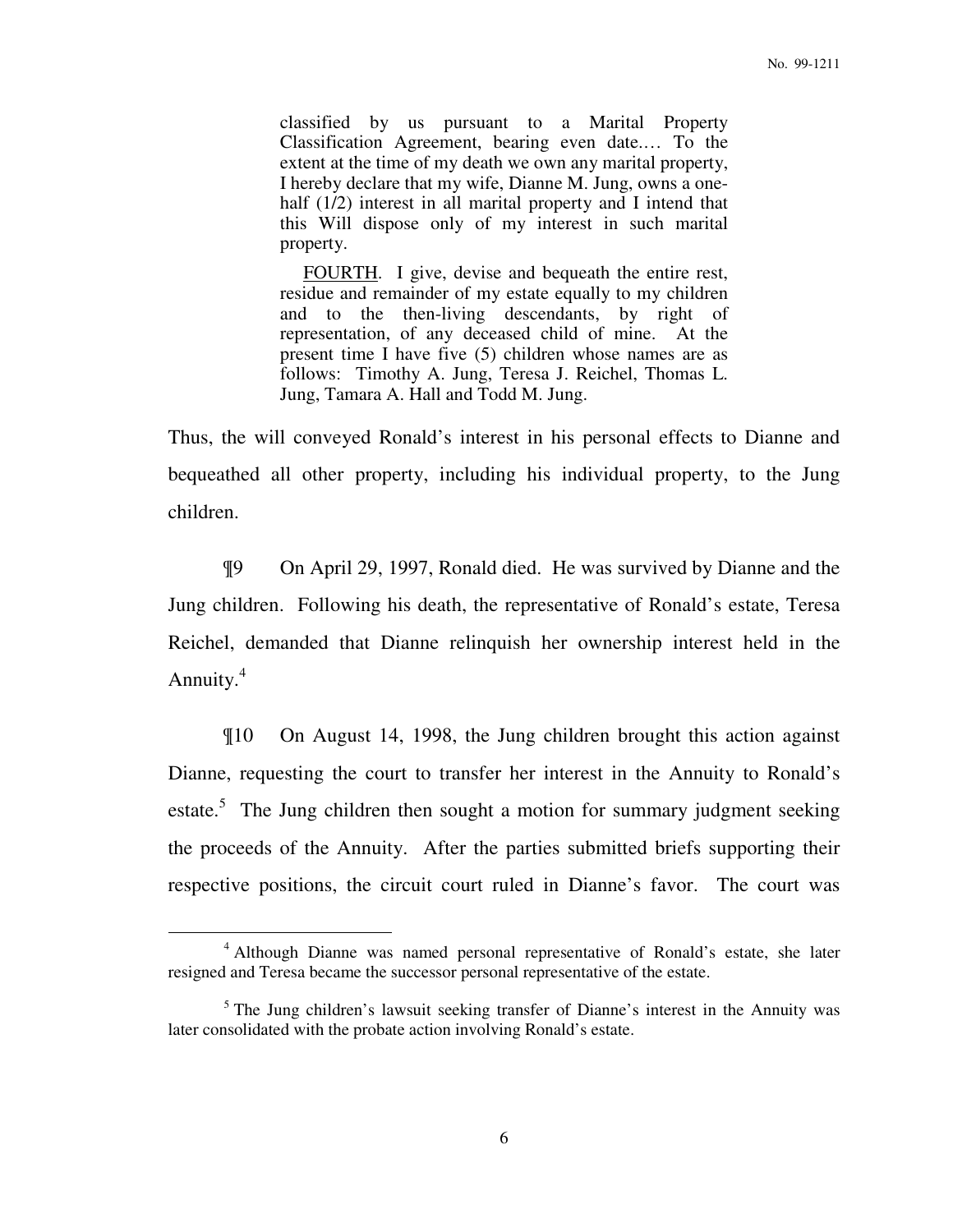persuaded by language contained in the Annuity indicating that if the first annuitant died, the co-annuitant would become owner. The Jung children appeal.

### **DISCUSSION**

 ¶11 Motions for summary judgment are reviewed using the same methodology used by the trial court. *See M & I First Nat'l Bank v. Episcopal Homes Management, Inc.*, 195 Wis. 2d 485, 496, 536 N.W.2d 175 (Ct. App. 1995). We will not repeat this well-known methodology here except to observe that summary judgment is appropriate when there is no genuine issue of material fact and the moving party is entitled to judgment as a matter of law. *See id.* at 496-97.

 ¶12 The issue in this case is what document controls the disposition of the Annuity—the Annuity itself or Ronald and Dianne's marital agreement. The Jung children argue that the marital agreement is dispositive based on the breadth of its terms. They contend that by retaining ownership of the Annuity, Dianne has violated paragraphs six and seven of the agreement because: (1) she has failed to relinquish her rights in Ronald's individual property; (2) she never executed an instrument or conveyance with respect to Ronald's individual property; (3) she did not take any action to avoid the effects of relinquishing her right to Ronald's property; and (4) she did not transfer record title of Ronald's individual property to his estate. Because the Annuity is listed under Exhibit B of the marital agreement as Ronald's individual property, the Jung children maintain that Dianne's claim of ownership is defeated.

 ¶13 Dianne counters that the terms of the Annuity govern because they provide that upon the first annuitant's death, "the Co-Annuitant will become owner." Therefore, once Ronald died, Dianne became the owner. Dianne also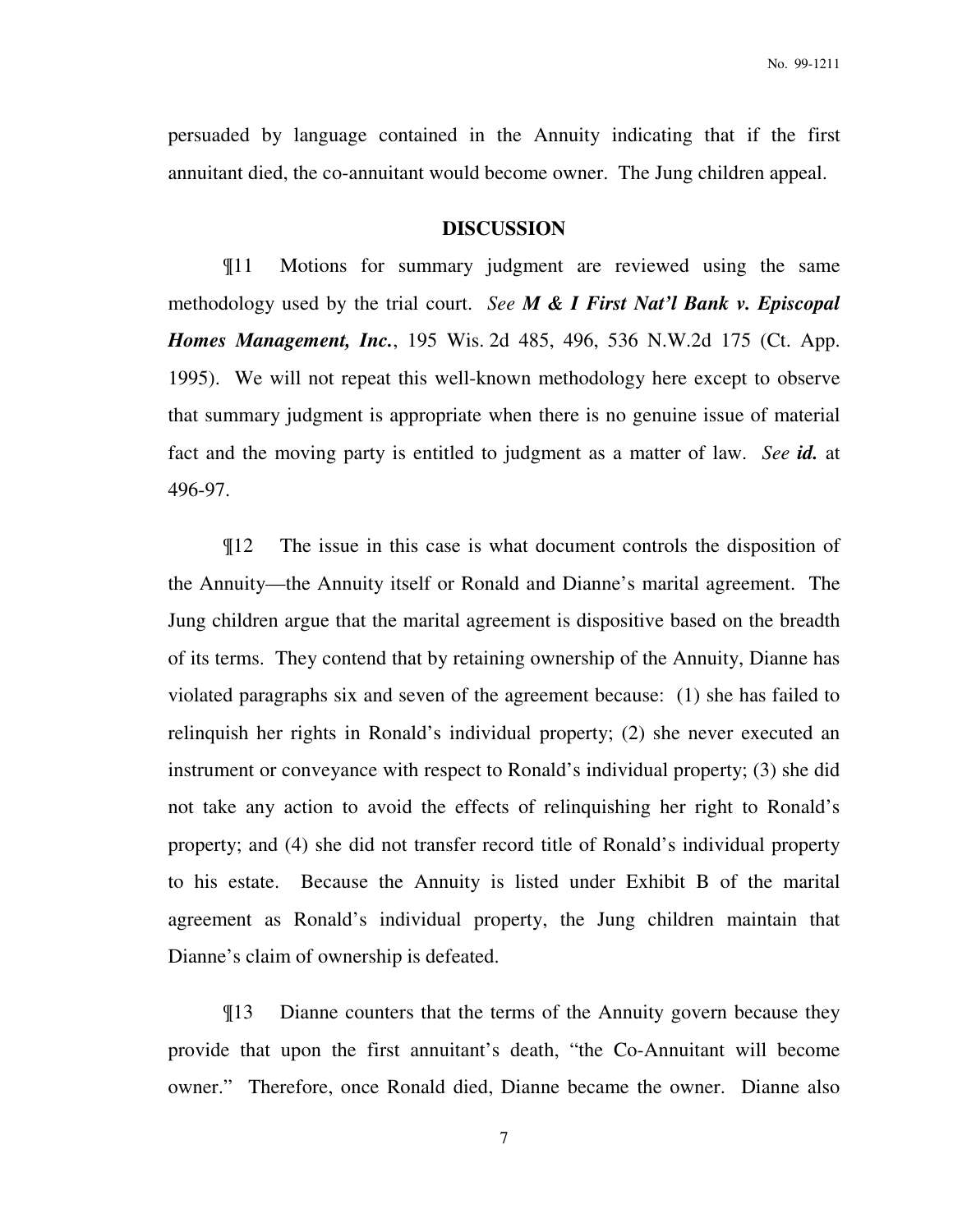points out that the marital agreement permits her retention of the Annuity because it states that "nothing in this Agreement shall restrict the right of either party to voluntarily provide for the other party in accordance with his or her overall estate plan."

 ¶14 Standing alone, the Annuity no doubt prescribes transfer of ownership to Dianne as the co-annuitant upon the death of Ronald, the annuitant. The Annuity's language is clear in this regard and the Jung children do not dispute its terms nor do they seek reformation of the contract.

 ¶15 On the other hand, the marital agreement affirmatively sets forth that Ronald's and Dianne's individual property shall belong to each of them separately and that each "absolutely relinquishes any and all rights which he or she may have under the law ... with respect to the INDIVIDUAL PROPERTY of the other party upon the death of the other party." Included among Ronald's individual property is the Annuity. The marital agreement's language, however, is tempered by a further provision stating that the marital agreement shall not restrict either party from "voluntarily provid[ing] for the other party in accordance with his or her overall estate plan." The agreement does not further explain what an "overall estate plan" entails.

 ¶16 The parties would have us determine which document controls by looking solely at the terms of each. Such an exercise, however, reveals conflicting directions from each document. To resolve this conflict, we consider two Wisconsin Statutes which address the transfer of property upon the property owner's death.

 ¶17 The first statute is WIS. STAT. § 705.20, entitled "Nonprobate transfers on death." The statute reads: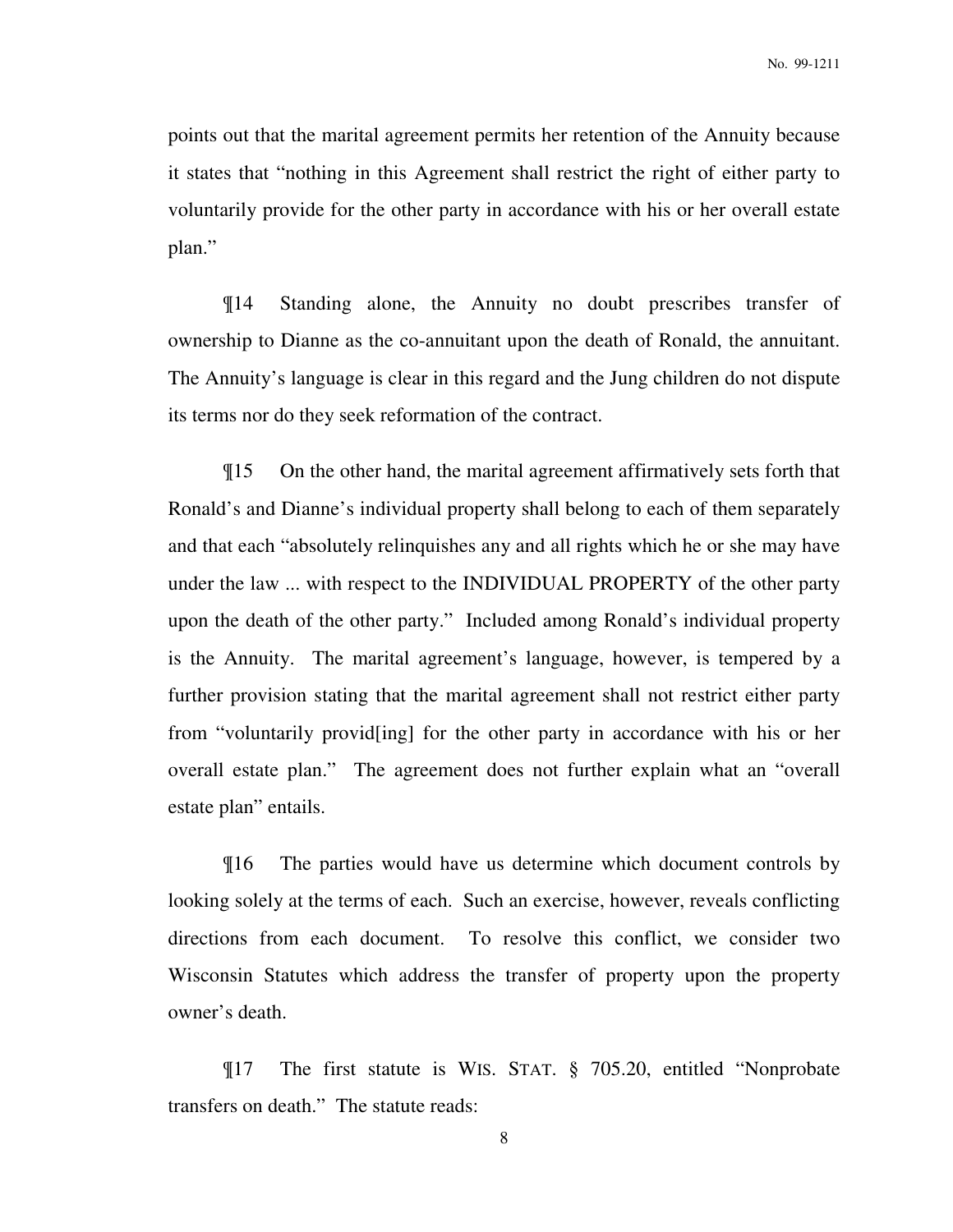**(1)** A provision for a nonprobate transfer on death in an insurance policy, contract of employment, bond, mortgage, promissory note, certificated or uncertificated security, account agreement, custodial agreement, deposit agreement, compensation plan, pension plan, individual retirement plan, employe benefit plan, trust, conveyance, deed of gift, marital property agreement, or *other written instrument of a similar nature* is nontestamentary. This subsection governs a written provision that:

 (c) Any property controlled by or owned by the decedent before death which is the subject of the instrument passes to a person whom the decedent designates either in the instrument or in a separate writing, including a will executed either before or at the same time as the instrument, or later.

*Id.* (emphasis added).

….

 ¶18 Although an annuity is not enumerated within WIS. STAT. § 705.20(1), we nonetheless believe it falls under the language "other written instrument of a similar nature" because it has similar characteristics to the other items listed. While often issued by insurance companies, an annuity is more accurately classified as an investment, not an insurance policy. *See Prudential Ins. Co. v. Howell*, 148 A.2d 145, 148 (N.J. 1959). Like a pension plan, an annuity confers a right to receive payments over a period of time. *See Grochowski v. Larson*, 196 Wis. 2d 231, 235, 538 N.W.2d 802 (Ct. App. 1995). Like many securities, an annuity contract is conceived by submitting an application and a single payment of the policy's principal. *See* 19 GEORGE J. COUCH, CYCLOPEDIA OF INSURANCE LAW § 81:2 (2d rev. ed. 1983). As is true with many investment tools, co-owners (or co-annuitants) and beneficiaries may be established. We conclude that an annuity qualifies as a "written instrument of a similar nature."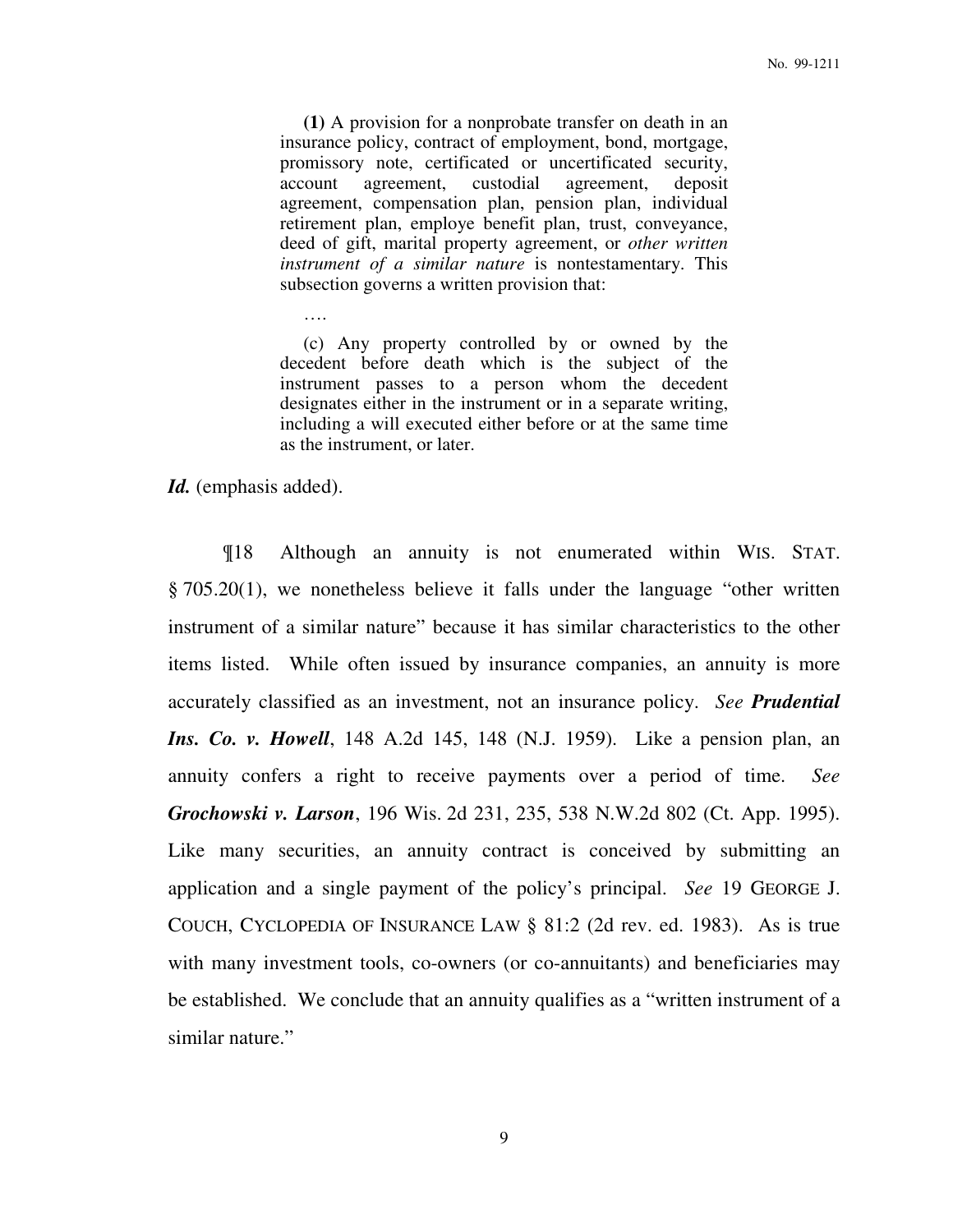$\P$ 19 Under WIS. STAT. § 705.20(1)(c), a nonprobate transfer applies to any property owned by the decedent prior to death which is "the subject of the instrument" and which "passes to a person whom the decedent designates … in the instrument." The instrument here, the Annuity, contains such a provision. It states that "if two annuitants are named and the First Annuitant dies while the Co-Annuitant is living, the Co-Annuitant will become the Owner." Ronald designated Dianne as a co-annuitant with a right to ownership upon his death. Consistent with § 705.20(1)(c), the Annuity's language calls for transfer of ownership upon Ronald's death to Dianne and therefore avoids any contrary testamentary designation.

 ¶20 We pause to observe that WIS. STAT. § 705.20(1) does specifically mention a "marital property agreement" and would apparently lend support to the Jung children's claim. In Ronald and Dianne's case, however, their marital agreement does not purport to transfer property upon the death of the other. Rather, the agreement seeks to classify their property and, in Ronald's case, works in conjunction with his will which he executed on the same day as the agreement. Ronald's will is what calls for the conveyance of his individual property to the Jung children as beneficiaries of the remainder of his estate. The will therefore provides the means by which the Jung children seek the proceeds of the Annuity. However, conveyance of the Annuity through Ronald's will is precisely what a § 705.20(1) nonprobate transfer seeks to avoid. Section 705.20(1) precludes the transfer of property according to a testamentary arrangement where a contractual agreement provides otherwise.

 ¶21 WISCONSIN STAT. § 705.20(1) is identical to the language presented by § 101 of the Uniform Nonprobate Transfers on Death Act of the Uniform Laws

10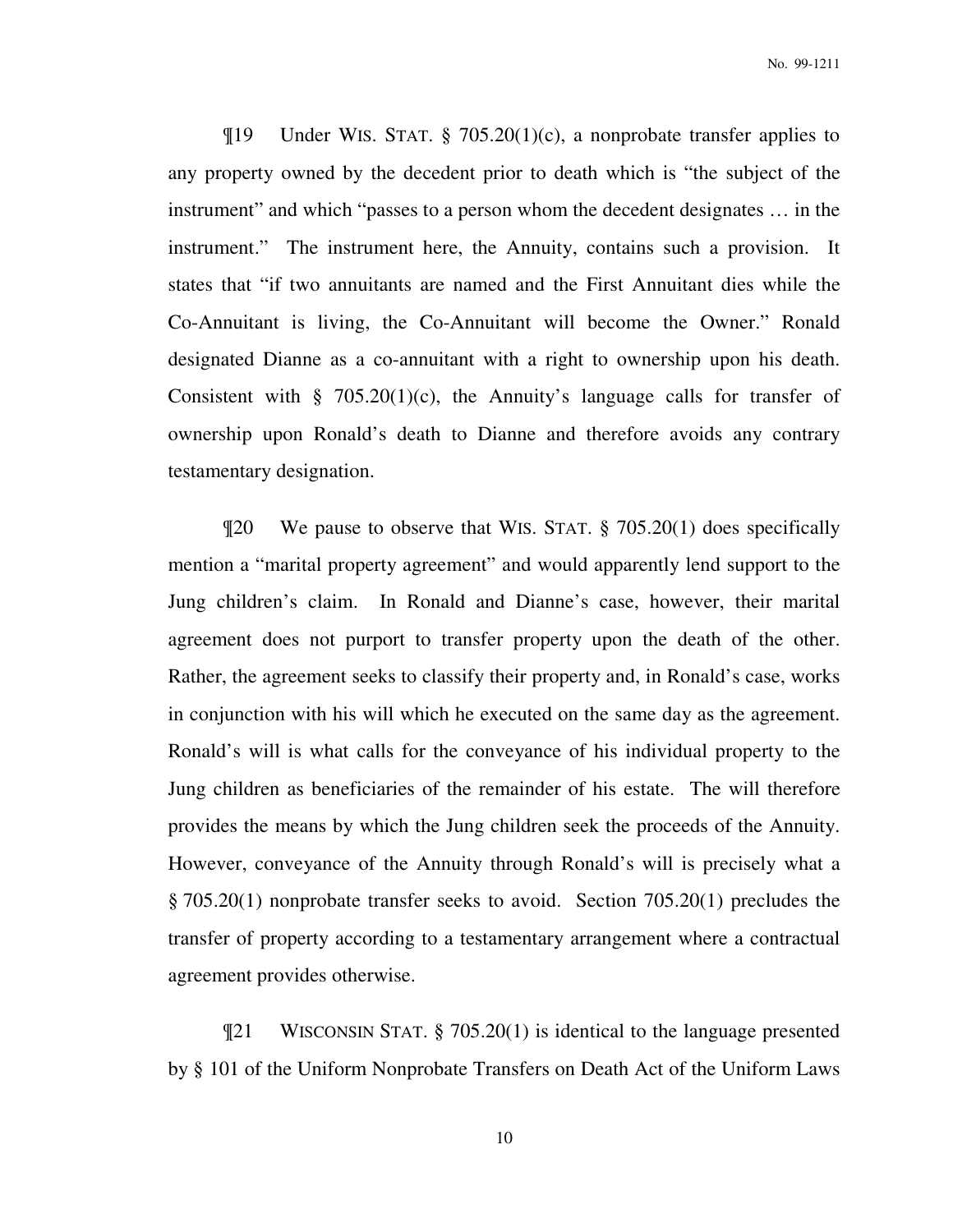# Annotated (U.L.A.). The U.L.A. comments following § 101 describe the purpose

and scope of the above provision:

 This section is a revised version of former Section 6-201 of the original Uniform Probate Code, which authorized a variety of contractual arrangements that had sometimes been treated as testamentary in prior law. For example, most courts treated as testamentary a provision in a promissory note that if the payee died before making payment, the note should be paid to another named person; or a provision in a land contract that if the seller died before completing payment, the balance should be canceled and the property should belong to the vendee. These provisions often occurred in family arrangements. The result of holding such provisions testamentary was usually to invalidate them because not executed in accordance with the statute of wills. On the other hand, the same courts for years upheld beneficiary designations in life insurance contracts. The drafters of the original Uniform Probate Code declared in the Comment that they were unable to identify policy reasons for continuing to treat these varied arrangements as testamentary. The drafters said that the benign experience with such familiar will substitutes as the revocable inter vivos trust, the multiple-party bank account, and United States government bonds payable on death to named beneficiaries all demonstrated that the evils envisioned if the statute of wills were not rigidly enforced simply do not materialize. The Comment also observed that because these provisions often are part of a business transaction and are evidenced by a writing, the danger of fraud is largely eliminated.

 Because the modes of transfer authorized by an instrument under this section are declared to be nontestamentary, the instrument does not have to be executed in compliance with the formalities for wills; nor does the instrument have to be probated, nor does the personal representative have any power or duty with respect to the assets.

 The sole purpose of this section is to prevent the transfers authorized here from being treated as testamentary.

UNIF. NONPROBATE TRANSFERS ON DEATH ACT § 101 cmt., 8B U.L.A. 200 (1993).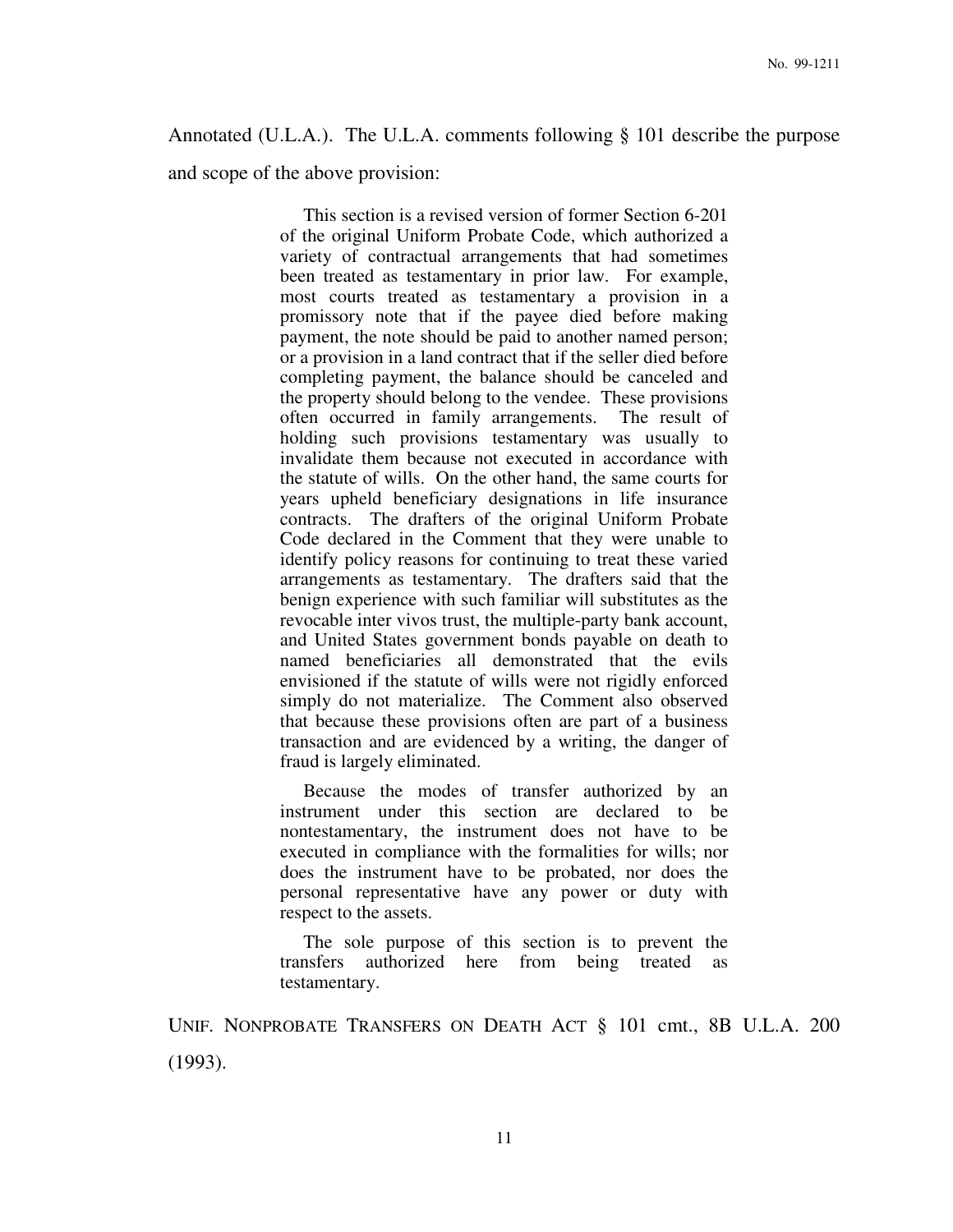¶22 In short, these comments explain how certain contractual arrangements have been treated as testamentary regardless of contractual language addressing the transfer of rights and ownership upon the death of the contract creditor. The purpose of UNIF. NONPROBATE TRANSFERS ON DEATH ACT § 101 is to take such contractual arrangements out of the realm of probate and to permit the terms of the contract to be upheld. We believe the same holds true in this case.

 ¶23 Although disputes between annuity contracts and marital property agreements are uncommon, our reliance on the language in WIS. STAT. § 705.20 is not unprecedented. In *Orr v. Peterson*, 34 Cal. Rptr. 2d 449, 457 (Cal. Ct. App. 1994), the California court of appeals addressed a similar dispute arising from the death of an annuity holder. In that case, the decedent was survived by his wife Loretta and by a child from a previous marriage. The decedent's will made no bequest to Loretta and instead bequeathed all of his property (his personal effects and the "residue" of his estate) to his child and her family. *See id.* at 452. The will did not mention two annuity contracts which the decedent and Loretta had purchased. The contracts themselves identified the decedent as "annuitant" and "owner" and Loretta as "joint owner." The contracts also stated, "If there is more than one owner, at the death of the first owner payment will be made to the surviving owner. If the deceased owner's spouse is the surviving owner, then the surviving spouse will become the owner." *Id.* at 454. The court concluded that this language was sufficient to establish a nonprobate transfer of funds to the decedent's spouse.

 ¶24 In reaching its conclusion, the *Orr* court relied upon a statute identical to WIS. STAT. § 705.20 and to UNIF. NONPROBATE TRANSFERS ON DEATH ACT § 101. CALIFORNIA PROB. CODE § 5000(a) (West 2000) recognizes the validity of nonprobate transfers upon death provided "in an insurance policy,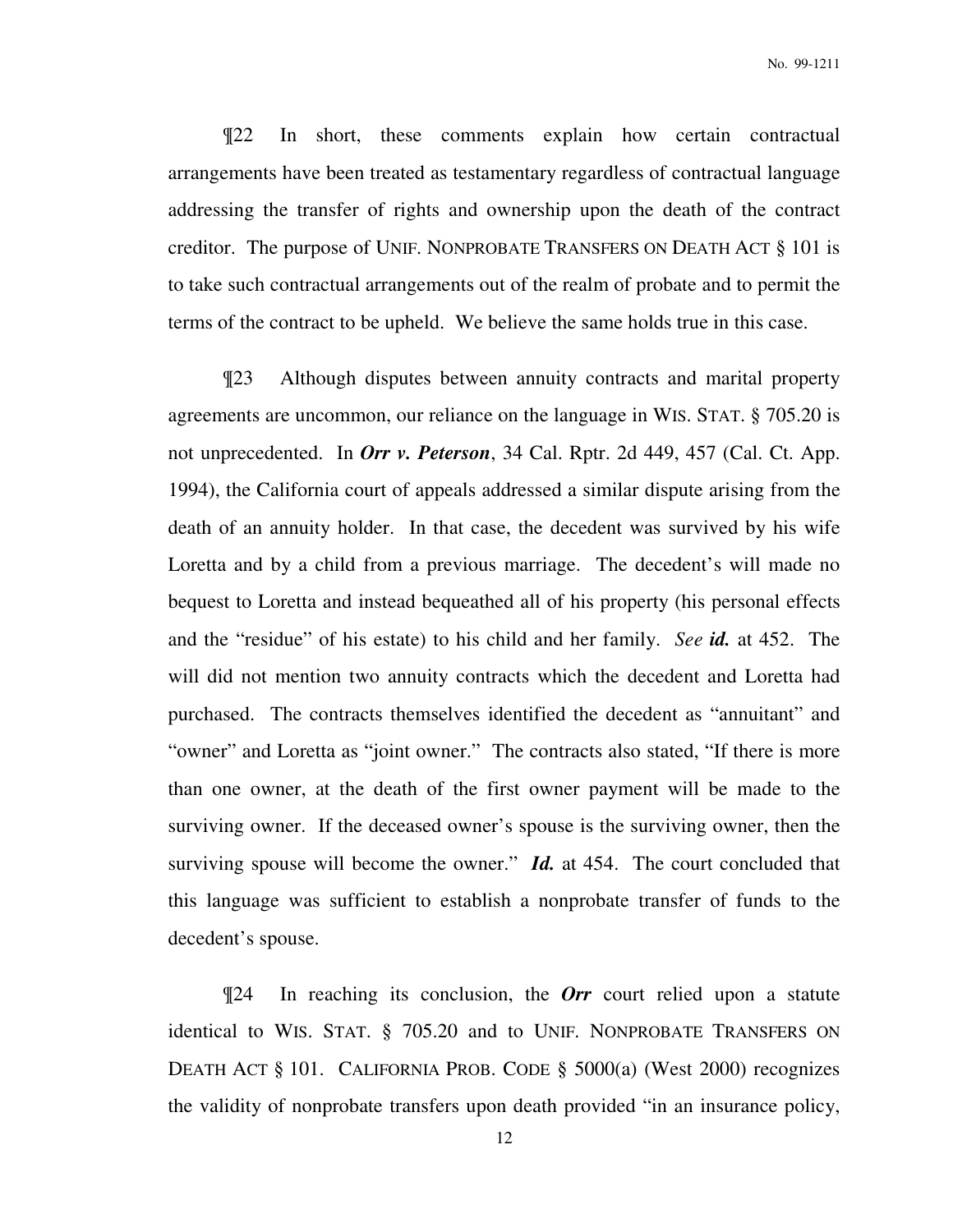contract of employment, bond, mortgage … or other written instrument of a similar nature." The court found this section applicable to "written provisions" that direct that "money or other benefits due to, controlled by, or owned by a decedent before death shall be paid after the decedent's death to a person whom the decedent designates" in the written instrument. CAL. PROB. CODE  $\S$  5000(b)(1); *cf.*  $\S$  705.20(1)(a). The court concluded that the annuity contracts at issue "fit the broad description" of § 5000 and that the written instructions for payment to the surviving owner upon the death of the other owner or spouse should be given effect. *See Orr*, 34 Cal. Rptr. 2d at 457. This holding is consistent with our decision.

 ¶25 In addition to its reliance on the nonprobate transfer statute, the *Orr* court reviewed a statute pertaining to joint accounts with the right of survivorship.<sup>6</sup> The statute, CAL. PROB. CODE § 5302(a) (West 2000), provides that "[s]ums remaining on deposit at the death of a party to a joint account belong to the surviving party or parties as against the estate of the decedent unless there is clear and convincing evidence of a different intent." The court found that an annuity fit the definition of a joint account under CAL. PROB. CODE  $\S$  5122(a) (West 2000) because an annuity, like an account, involves a "deposit of funds between a depositor and a financial institution." *Id.* The court also found the issuer of the annuity, Metropolitan Life Insurance Co., to be a "financial institution" because, while not a "bank, savings and loan or credit union," it was a "like organization" since it held the deposit in substantially the same manner and

 $6$  The court in *Orr v. Peterson*, 34 Cal. Rptr. 2d 449, 457 (Cal. Ct. App. 1994), also considered a third statutory provision involving nonprobate transfers of community property. Wisconsin has no statutory equivalent to this section and thus it will not be discussed.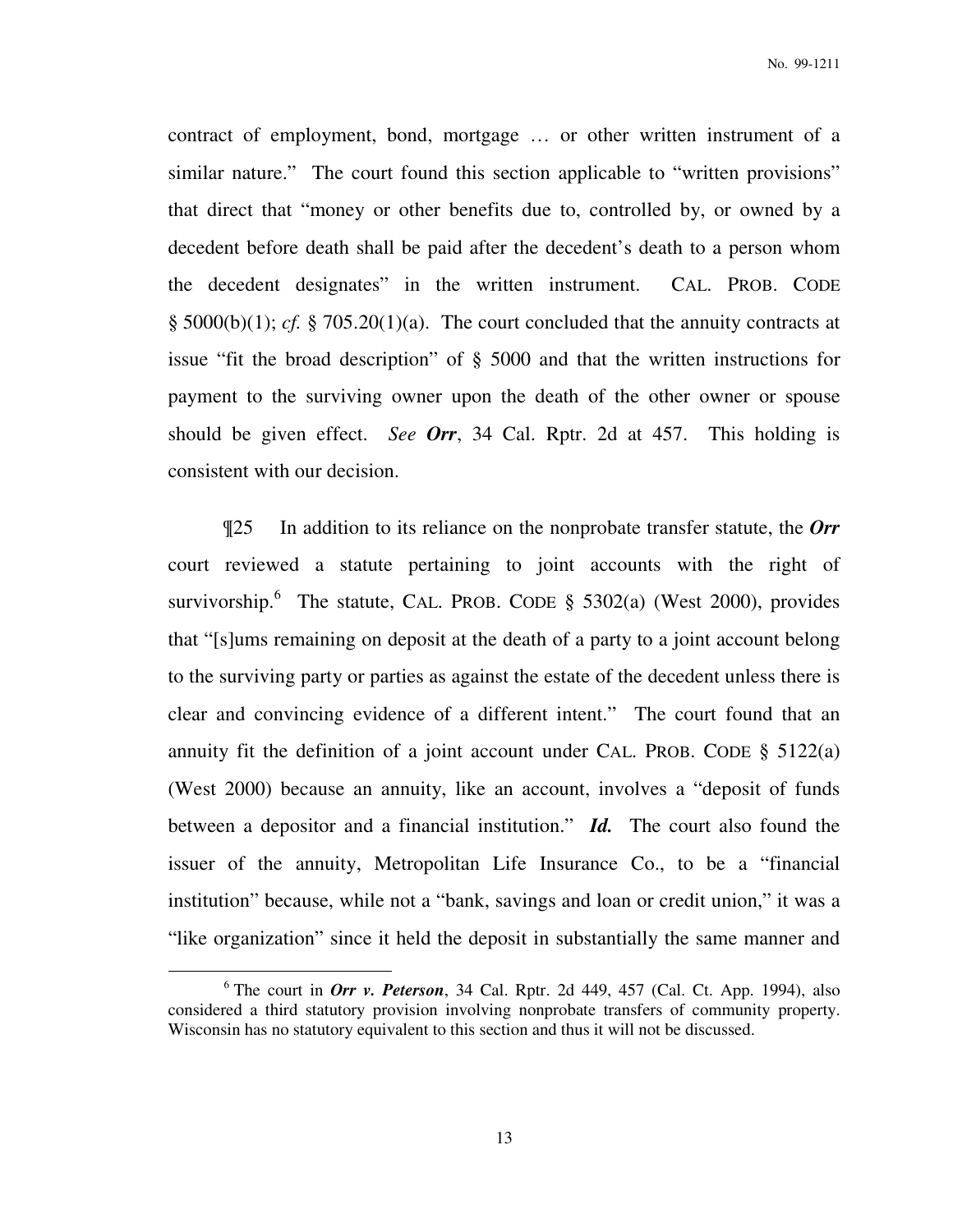for the same purpose as funds deposited in traditional banking institutions. *See*  CAL. PROB. CODE § 40 (West 2000); *Orr*, 34 Cal. Rptr. 2d at 456. Thus, pursuant to § 5302(a), the annuities in *Orr* belonged to the surviving account holder upon the annuitant's death, and not to the annuitant's estate.

 ¶26 California's law on joint accounts has a parallel in Wisconsin. WISCONSIN STAT. § 705.04(1) provides that joint account funds belong to the surviving party unless there is clear and convincing evidence of a different intention "at the time the account is created." WISCONSIN STAT. § 705.01(1) also similarly defines "account" and "financial institution" as California has.<sup>7</sup> In addition, Wisconsin and California law shadows the U.L.A.'s language on the rights of survivors under joint accounts. *See* UNIF. MULTIPLE-PERSON ACCOUNTS ACT §§ 12, 1, 8B U.L.A. 178, 169-70 (1993).

 ¶27 In this case, while the Annuity is not referred to as an account within the terms of the contract, we nonetheless find compelling the analysis proffered in *Orr*. An annuity, like a traditional bank account, is opened by depositing funds into a financial organization. Like a savings bank account and a certificate of deposit, an annuity can earn interest which is payable to the owner. A savings account or certificate of deposit is an investment tool analogous to an annuity. Here, although the issuer of the Annuity, Prudential Insurance Co., may not be a

<sup>&</sup>lt;sup>7</sup> WISCONSIN STAT. § 705.01(3) contains slightly different language than CAL. PROB. CODE § 40 (West 2000). Wisconsin defines "financial institution" as "any organization authorized to do business under state or federal laws relating to financial institutions, including, without limitation, banks and trust companies, savings banks, building and loan associations, savings and loan associations and credit unions." Section 705.01(3). CALIFORNIA PROB. CODE § 40 regards a "financial institution" as "a state or national bank, state or federal savings and loan association or credit union, or like organization."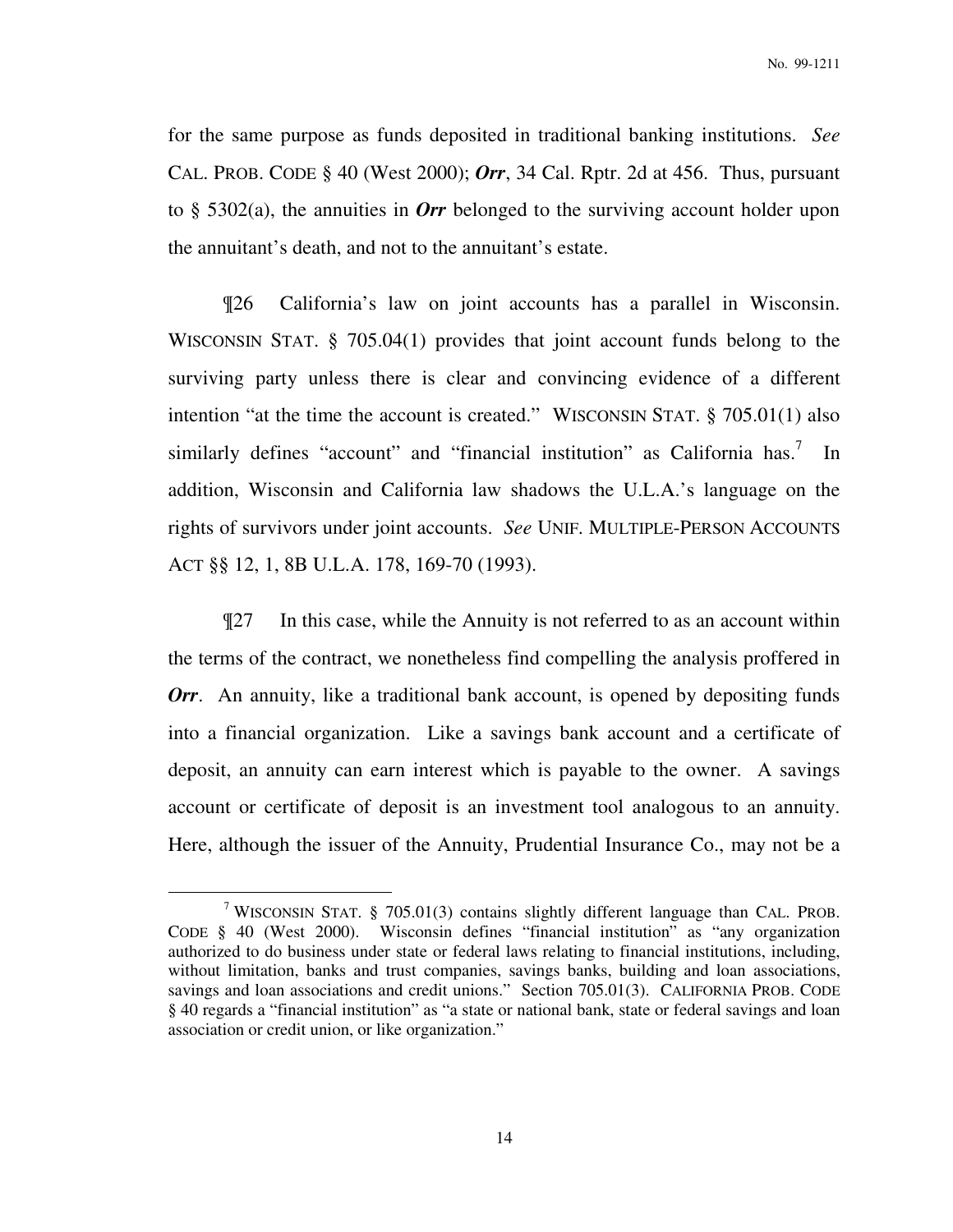traditional bank or savings institution, it provides a similar function. Additionally, like a joint bank account, the Annuity contains a clause giving the co-annuitant the right of survivorship upon the annuitant's death.

 ¶28 WISCONSIN STAT. § 705.04(1) is applicable here. The Annuity constitutes a "joint account" because the sums of money in the Annuity transferred ownership to Dianne upon Ronald's death. It is clear that no other intention was evidenced at the time the Annuity was created. *See id.* While the Jung children would argue that the marital agreement and will express a different intent, as a joint account such later intentions do not enter the equation. *See id.* Therefore, we conclude that as a joint account, the Annuity circumvents the conflicting language presented by the marital agreement and the will.

 ¶29 Aside from the terms of the marital agreement, the Jung children seek refuge in the policy argument that the "efficiency" of marital property agreements is threatened if they are not strictly followed. They contend that if the trial court's decision stands, a marital agreement that classifies property as one spouse's individual property and requires the other spouse to relinquish that property would have virtually no effect.

 ¶30 We agree that in some cases a marital agreement must yield to the terms of a previously agreed-upon contractual arrangement. As we have determined, under WIS. STAT. § 705.20, a contractual arrangement that creates a nonprobate transfer of property will defeat a marital agreement that does not make such a transfer. Under WIS. STAT. § 705.04(1), a joint account with the right of survivorship will defeat a marital agreement that seeks to transfer funds otherwise. We acknowledge that this result places the onus on married couples to be knowledgeable of the terms of contractual arrangements which are included within